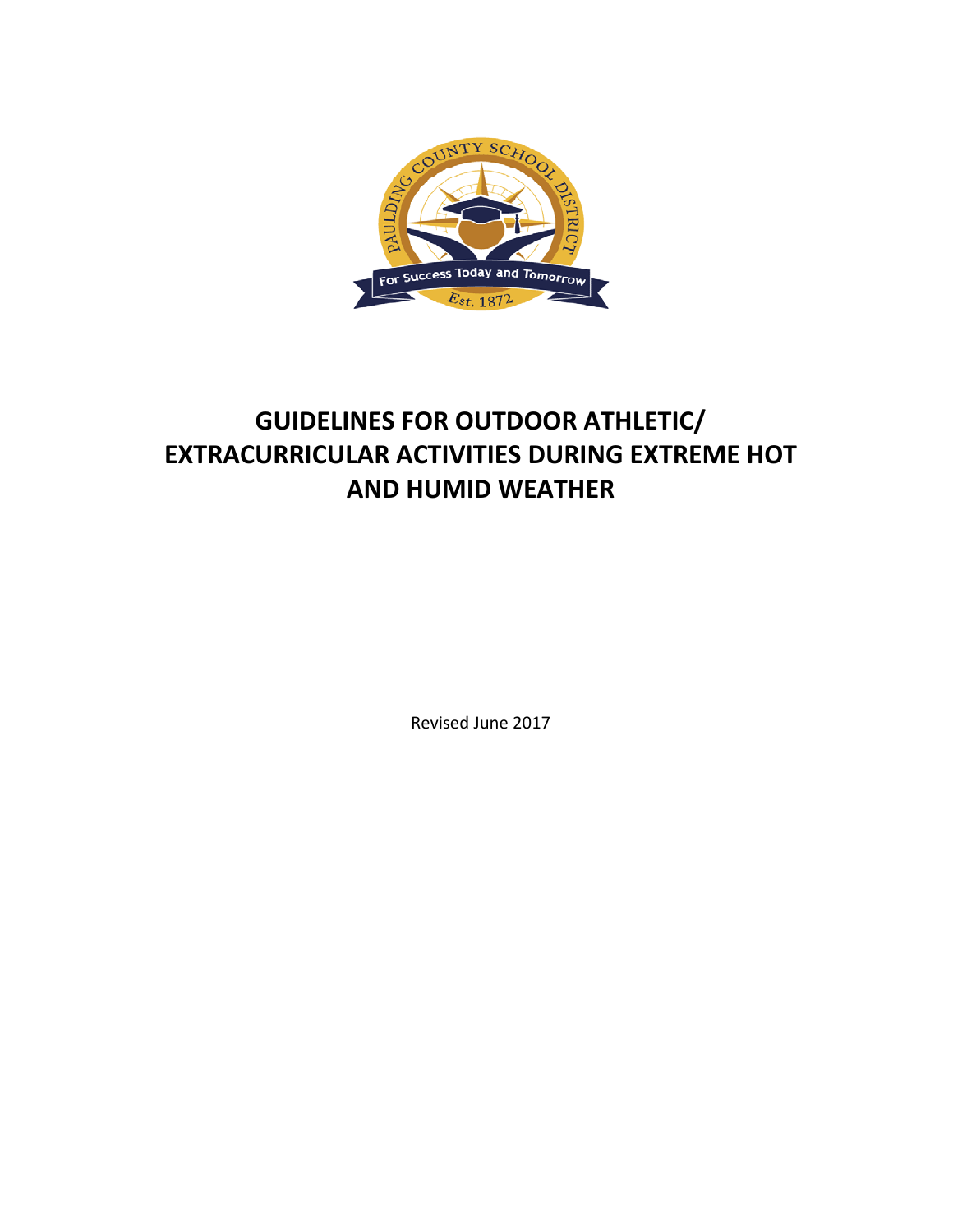*The following are the Paulding County School District guidelines for outdoor extracurricular activities during extreme hot and humid weather.*

*Head Coach/Band Director*

*As the parent of \_\_\_\_\_\_\_\_\_\_\_\_\_\_\_\_\_\_\_\_\_\_\_\_\_\_\_\_\_\_, I verify that I have been informed of the Paulding County School District guidelines for outdoor extracurricular activities during extreme hot and humid weather.*

*Parent Signature Date*

**Please return signed and dated form to the head coach or band director.**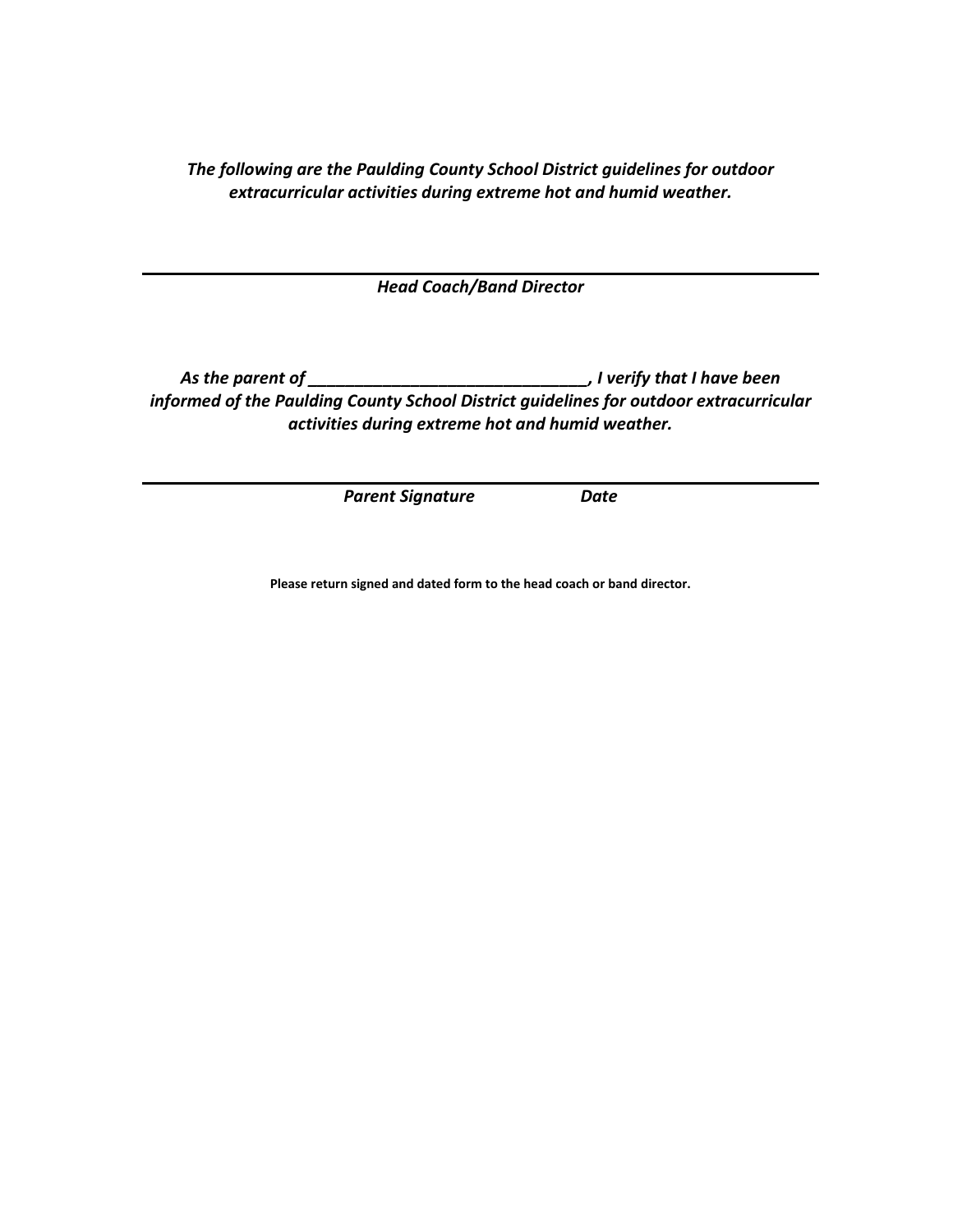

# **GUIDELINES FOR OUTDOOR EXTRACURRICULAR ACTIVITIES DURING EXTREME HOT AND HUMID WEATHER**

The head coach of each of these teams (football, cross-country, marching band and softball) will hold a parent meeting prior to the first practice. Among the other issues, the PCSD guidelines for outdoor extracurricular activities during extreme hot and humid weather must be shared. Coaches should have parents sign the form and keep them on file for the season*. No student should be outside on the practice field without* 

## *a signed form on file.*

Each school shall have and use a digital psychrometer for the following activities: football, cross-country, band and softball. The digital psychrometer is used to measure the Wet Bulb Global Temperature (WBGT), which is derived by evaluating the combined dry air temperature, humidity, ground radiated heat and the wind speed at that particular location. Conditions are subject to change during the practice/activity; therefore, measurements should be taken at regular intervals throughout the practice/activity. (*every 30 mins*) Measurements should be taken at the practice/activity site.

a. All Activities: Monitor and follow all guidelines.

b. Will be required to measure and document the Wet Bulb Global Temperature (WBGT) *at least* through the month of September, during football spring practice in May, and other times when conditions warrant. This can be done by the school athletic administrator, athletic trainer or a football coach. A reading should be done every *30 minutes* and recorded on the county provided form. These forms will be kept on file at the school throughout the season. *Each activity will also send copies of their weekly recordings to the District Athletic Director.*

Practices (prior to school starting) and/or games should be held early in the morning and later in the evening to avoid times when environmental conditions are generally more severe.

Once school begins, athletes in the outdoor sports shall be allowed to have water bottles with them during the day. If the students create a disruption with the water, the principal will have the discretion to appropriately deal with the situation.

An unlimited supply of cold water shall be available to participants during practices and games.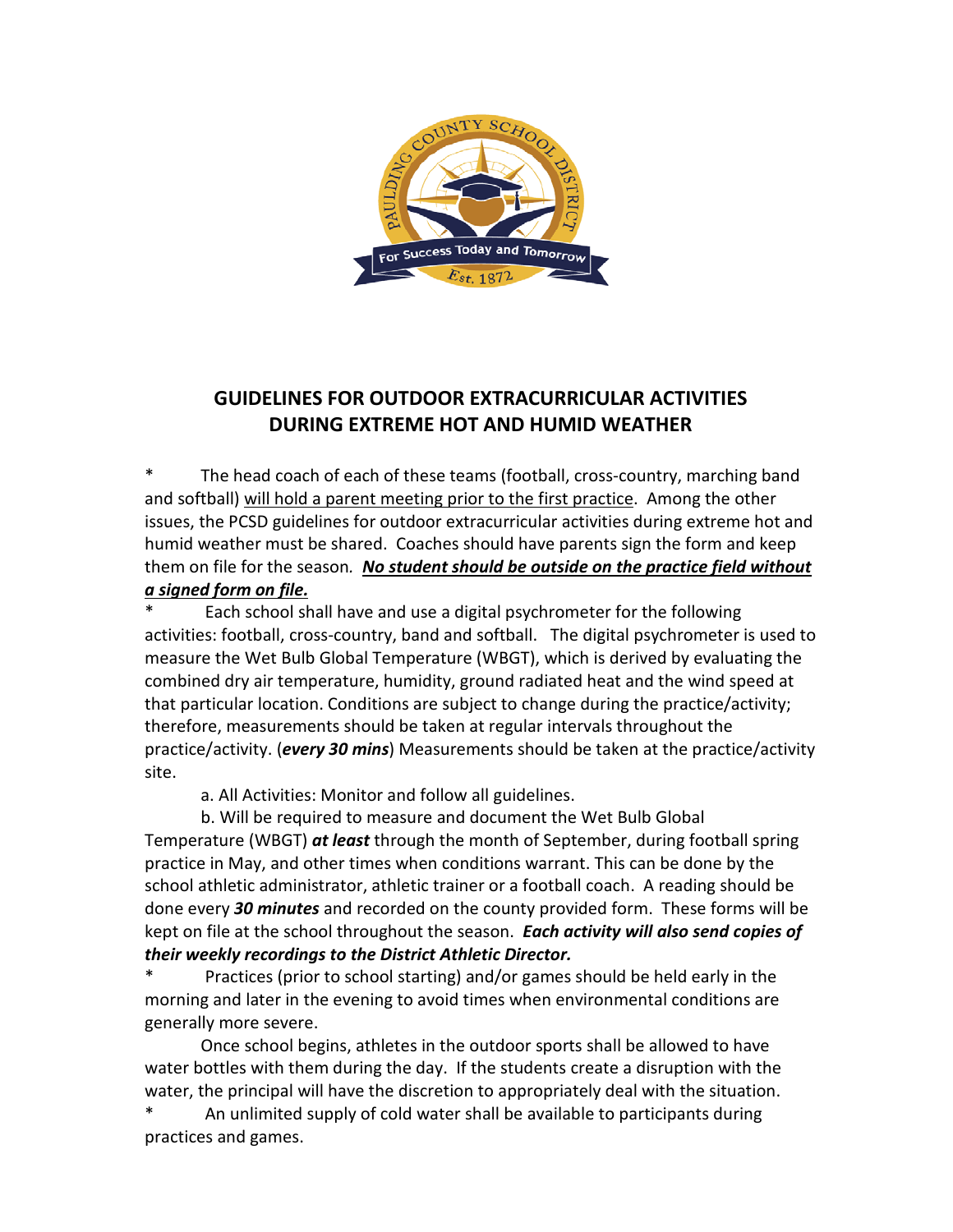a. Coaches/Supervisors shall inform all students participating that cold water is always available or accessible and they will be given permission anytime he/she asks for water.

b. Hydration and fluid replacement is a daily process. Students should hydrate themselves before, during, and after practice. Meals should include an appropriate amount of fluid intake in addition to a healthy diet.

Give adequate rest periods. Remove appropriate equipment or clothing when possible. Exposed skin cools more efficiently.

a. Football players shall be allowed to remove helmets.

b. Shoulder pads should be removed if conditions warrant.

\* Gradually acclimatize participants to the heat.

a. Research indicates 80% acclimatization may be achieved in 7-10 days, but could take up to 14 days. In some cases, it may take several weeks to become fully acclimated. *(GHSA has provided 5 days of acclimatization for Football. These must be 5 consecutive week days.*

b. The length and intensity of practice should be adjusted according to the WBT until acclimatization occurs.

Athletic participants should weigh in before practice and weigh out after to monitor water loss to identify those who are becoming dehydrated. (**REQUIRED FOR FOOTBALL** *through August*; Optional for other sports) *A 3% weight loss chart is included in this packet. Loss of 3% or 3 pounds of total body weight will result in suspension of participation until the weight has been regained. All exclusions will be documented and that athlete will be identified as high risk.*

Participants should wear clothes that are light in weight and color.

\* Students who need careful monitoring include:

a. Overweight students

b. Weight control problems (fluctuation)

c. Those taking over-the-counter and prescription medication

d. Students who have done absolutely no exercise at all

\* Be familiar with all heat related symptoms and corresponding treatments.

\* Be familiar with any emergency and 911 procedures.

Be familiar with the Wet Bulb Global Temperature Chart and utilize guidelines determining length of practice and rest periods.

Any directives from the Central Office must be strictly followed.

\* *If an athlete's doctor informs the coaching staff or athletic trainer in writing that the athlete has suffered a heat-related illness during the season, the athlete MAY NOT participate until the doctor clears the athlete in writing.*

*\* Please note: Being in the Metro Atlanta Area we are also faced with Smog Alert issues. In addition to our established Heat Guidelines, the District Office will monitor local heat/smog conditions. Taken into account will be any National Weather Service Heat Advisories, Metro Atlanta Smog Alerts, WBGT readings, and information from surrounding school districts. Based on this information, The District may advise additional restrictions.* 

Any questions or concerns should be addressed to Don Breedlove, Director of Athletics at (770) 443-8000.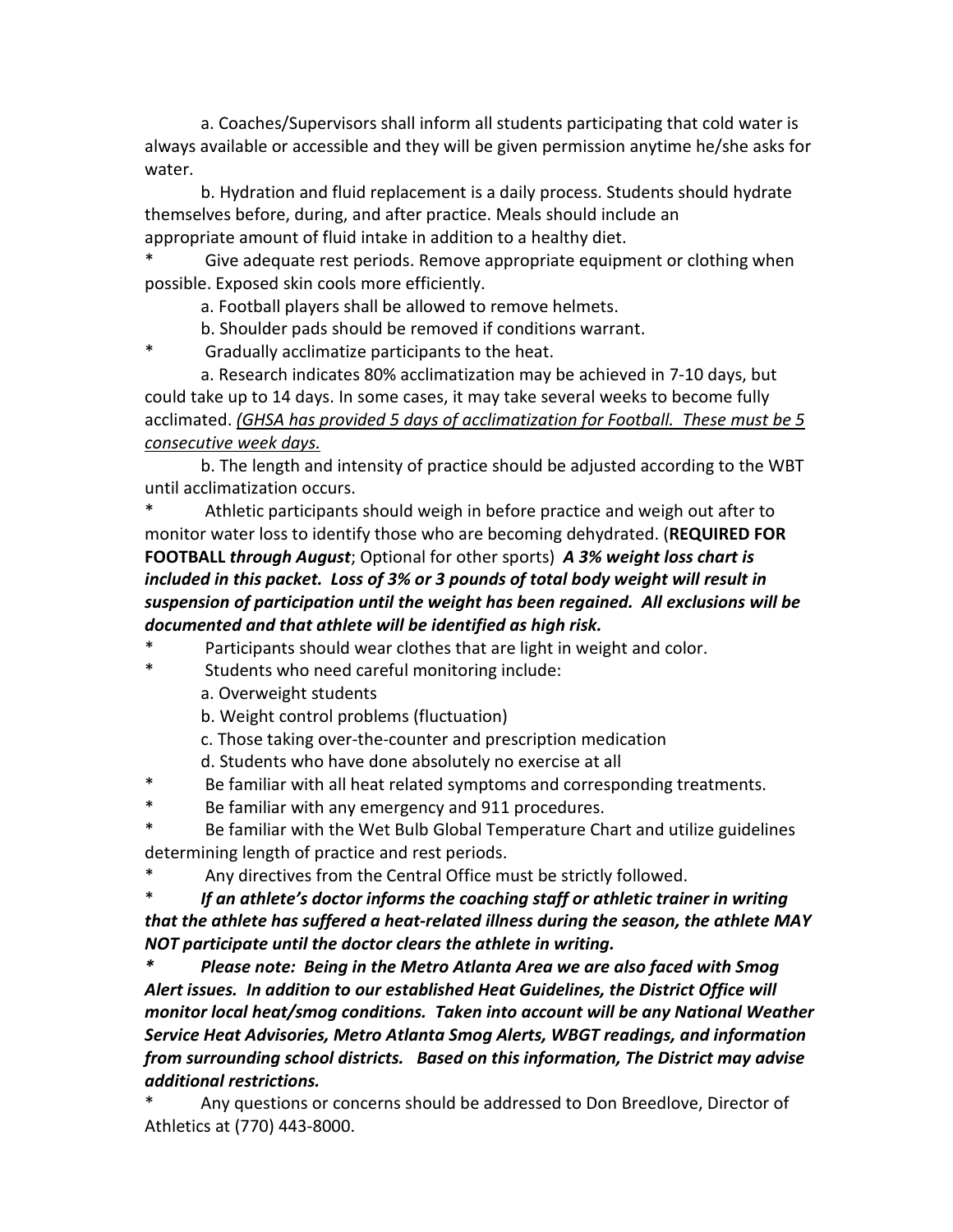### **COMBATING HEAT STROKE**

- Each athlete should have a complete physical examination with medical history and an annual health history update. History of previous heat illness and type of training activities before organized practices should be included.
- Acclimatize athletes to heat gradually by providing graduated practice sessions for the first seven to 10 days and other abnormally hot or humid days.
- Know both the temperature and the humidity since it is more difficult for the body to cool itself in high humidity. Use of digital psychrometer is required to measure the relative humidity. Anytime the wet-bulb-temperature (WBGT) is over 82 degrees, practice should be altered (refer to the Wet Bulb Global Temp Chart). When the WBT reaches 92.1 degrees, no outdoor practice is allowed.
- Even though the Wet Bulb Temp (WBT) is within safe parameters, use extreme caution whenever the outside temperature is 82 degrees or higher.
- Adjust activity level and provide frequent rest periods. Rest in cool, shaded areas with some air movement and remove helmets and loosen or remove jerseys. Rest breaks should be followed as listed on the WBGT chart.
- Provide adequate cold water replacement during practice. Water should always be available in unlimited quantities. Give water regularly.
- Coaches should not provide salt tablets.
- Clothing is important and a player should avoid using long sleeves, long stockings and any excess clothing. Never allow use of rubberized clothing or sweat suits.
- Some athletes are more susceptible to heat injury. These individuals are not accustomed to work in the heat, may be over-weight or may be the eager athlete who constantly competes at his capacity. Athletes with previous heart problems should be watched closely.
- Be familiar with the attached chart of heat illness symptoms and treatments.
- Parents and coaches should continually remind each athlete of their responsibility of eating well and drinking plenty of water during the day prior to practices.
- Athletes are to be continually reminded to let a coach know immediately if they feel different in the slightest way. A coach should then give them immediate attention.
- Athletes should be made aware that they can get water AT ANY time they request it during a period of extreme heat.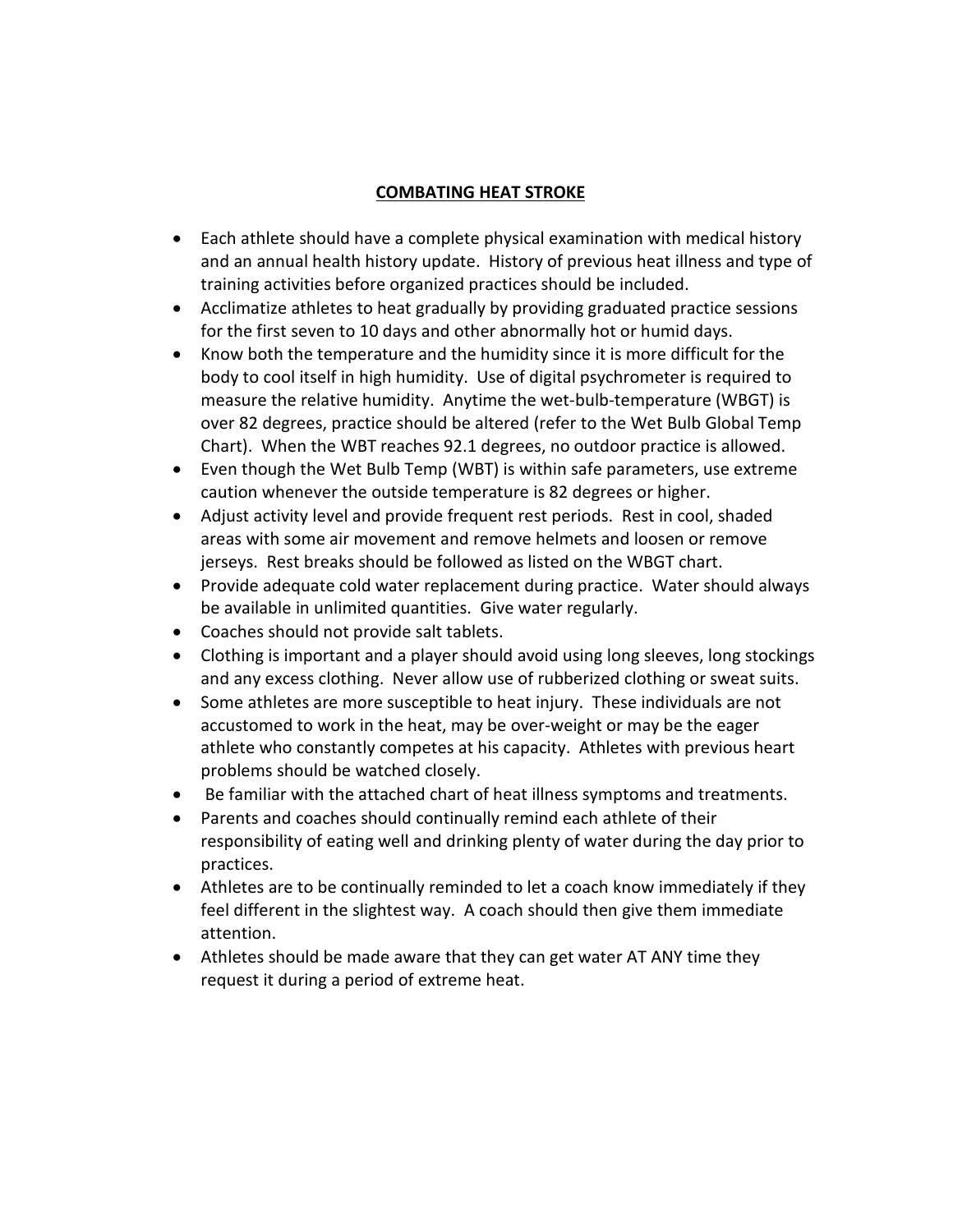

## **1. BY-LAW 2.67 – "Practice Policy for Heat and Humidity**

Schools must follow the statewide policy for conducting practices and voluntary conditioning workouts in all sports during times of extremely high heat and/or humidity that will be signed by each head coach at the beginning of each season and distributed to all players and their parents or guardians. The policy shall follow modified guidelines of the American College of Sports Medicine in regard to:

1. The scheduling of practices at various heat/humidity levels

2. The ratio of workout time to time allotted for rest and hydration at various heat/humidity levels

3. The heat/humidity level that will result in practice being terminated

A scientifically approved instrument that measures Wet Bulb Globe Temperature (WBGT) reading must be utilized at each practice to ensure that the written policy is being followed properly.

| WET BULB GLOBAL TEMPERATURE READING | <b>ACTIVITY GUIDELINES &amp; REST BREAK GUIDELINES</b>         |
|-------------------------------------|----------------------------------------------------------------|
| <b>UNDER 82.0</b>                   | Normal activities - Provide at least three separate rest       |
|                                     | breaks each hour of minimum duration of 3 minutes each         |
|                                     | during workout                                                 |
| $82.0 - 86.9$                       | Use discretion for intense or prolonged exercise; watch at-    |
|                                     | risk players carefully; Provide at least three separate rest   |
|                                     | breaks each hour of a minimum of four minutes duration         |
|                                     | each.                                                          |
| $87.0 - 89.9$                       | Maximum practice time is two hours. For Football: players      |
|                                     | restricted to helmet, shoulder pads, and shorts during         |
|                                     | practice. All protective equipment must be removed for         |
|                                     | conditioning activities. For all sports: Provide at least four |
|                                     | separate rest breaks each hour of a minimum of four            |
|                                     | minutes each                                                   |
| $90.0 - 92.0$                       | Maximum length of practice is one hour, no protective          |
|                                     | equipment may be worn during practice and there may be         |
|                                     | no conditioning activities. There must be 20 minutes of rest   |
|                                     | breaks provided during the hour of practice.                   |
| <b>OVER 92</b>                      | No outdoor workouts; Cancel exercise; delay practices until    |
|                                     | a cooler WBGT reading occurs                                   |

### **WET BULB GLOBAL TEMPERATURE CHART**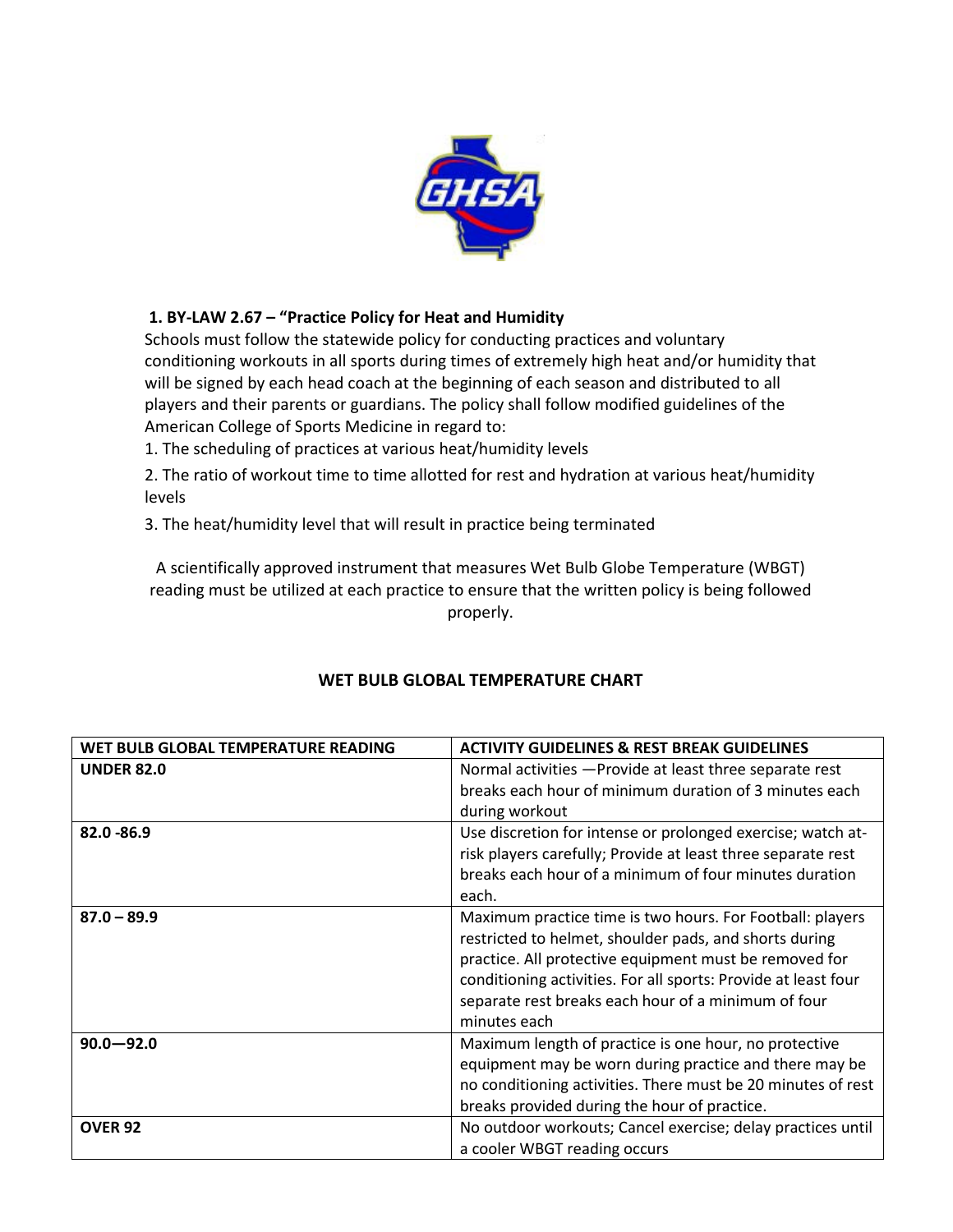# **GEORGIA HIGH SCHOOL ATHLETIC ASSOCIATION HEAT INDEX MEASUREMENT AND RECORD GUIDELINES FOR HYDRATION AND REST BREAKS:**

1. Rest time should involve both unlimited hydration intake (water or electrolyte drinks) and rest without any activity involved.

2. For football, helmets should be removed during rest time.

3. The site of the rest time should be a "cooling zone" and not in direct sunlight.

4. When the WGBT reading is over 86:

a. Ice towels and spray bottles filled with ice water should be available at the "cooling zone" to aid the cooling process.

b. Cold immersion tubs must be available for practices for the benefit of any player showing early signs of heat illness.

#### **DEFINITIONS**

1. **PRACTICE:** the period of time that a participant engages in a coach-supervised, schoolapproved sport or conditioning-related activity. Practices are timed from the time the players report to the field until they leave.

2. **WALK THROUGH***:* this period of time shall last no more than one hour, is not considered to be a part of the practice time regulation, and may not involve conditioning or weight-room activities. Players may not wear protective equipment.

**PENALTIES:** Schools violating the heat policy shall be fined a minimum of \$500.00 and a maximum of \$1,000.00.

#### *ADDITIONAL RECOMMENDATIONS FOR SPECIFIC SPORTS/ACTIVITIES:*

*CROSS-COUNTRY: Water provided marathon style; Check in locations during the run; Running in pairs as much as possible; Running in shaded areas and on soft surfaces; Runs in early morning and/or late evening; Keep water log for each runner during the school day; Possibly provide small walkie talkies or cell phones for emergencies;* 

*MARCHING BANDS: Practice with water bottles; Tents and/or towers available for shade as needed; move off blacktop areas during breaks; Use of spray pumps to cool off members; Outdoor practices in early mornings and late evenings when possible;*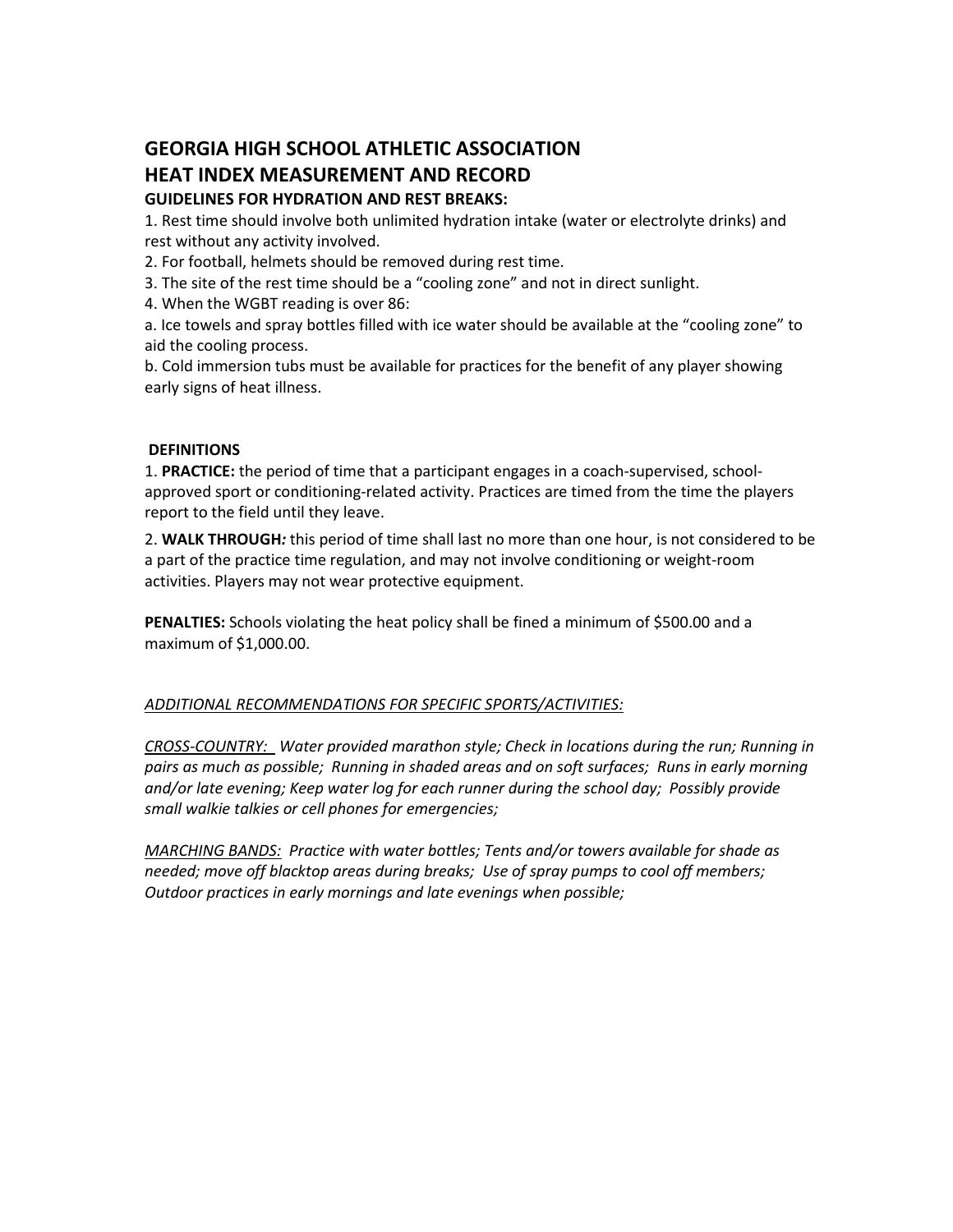# **HEAT ILLNESS SYMPTOMS AND TREATMENTS**

### **(As Recommended by the National Athletic Trainers Association, July 1999)**

Heat illness is used to define several types of afflictions suffered when an individual experiences a rising body temperature and dehydration. Following are the different forms identified by the NATA.

| <b>Illness</b>         | <b>Symptoms</b>                                                                                                                                                                                                                                                                                                                                                 | <b>Treatment</b>                                                                                                                                                            |
|------------------------|-----------------------------------------------------------------------------------------------------------------------------------------------------------------------------------------------------------------------------------------------------------------------------------------------------------------------------------------------------------------|-----------------------------------------------------------------------------------------------------------------------------------------------------------------------------|
| <b>Heat Cramps</b>     | - Muscle spasms caused by an<br>imbalance of water and<br>electrolytes in muscles<br>- Usually affects the legs and<br>abdominal muscles                                                                                                                                                                                                                        | - Rest in a cool place<br>- Drink plenty of fluids<br>- Proper stretching and<br>massaging<br>- Application of ice in some<br>cases                                         |
| <b>Heat Exhaustion</b> | - Can be a precursor to heat stroke<br>- Normal to high temperature<br>- Heavy sweating<br>- Skin is flushed or cool and pale<br>- Headaches, dizziness<br>- Rapid pulse, nausea, weakness<br>- Physical collapse may occur<br>- Can occur without prior symptoms,<br>such as cramps                                                                            | - Get to a cool place<br>immediately and out of the<br>heat<br>- Drink plenty of fluids<br>- Remove excess clothing<br>In some cases, immerse in<br>cool water              |
| <b>Heat Stroke</b>     | - Body's cooling system shuts down<br>- Increased core temperature of 104°<br>F or greater<br>- If untreated it can cause brain<br>damage, internal organ damage, and<br>even death if needed<br>Sweating stops<br>Shallow breathing and rapid pulse<br>Possible disorientation or lose:<br>consciousness<br>Possible irregular heartbeat and<br>cardiac arrest | - Call 911 immediately<br>- Cool bath with ice packs<br>near large arteries, such as<br>neck, armpits, groin<br>Replenish fluids by drinking<br>or intravenously, if needed |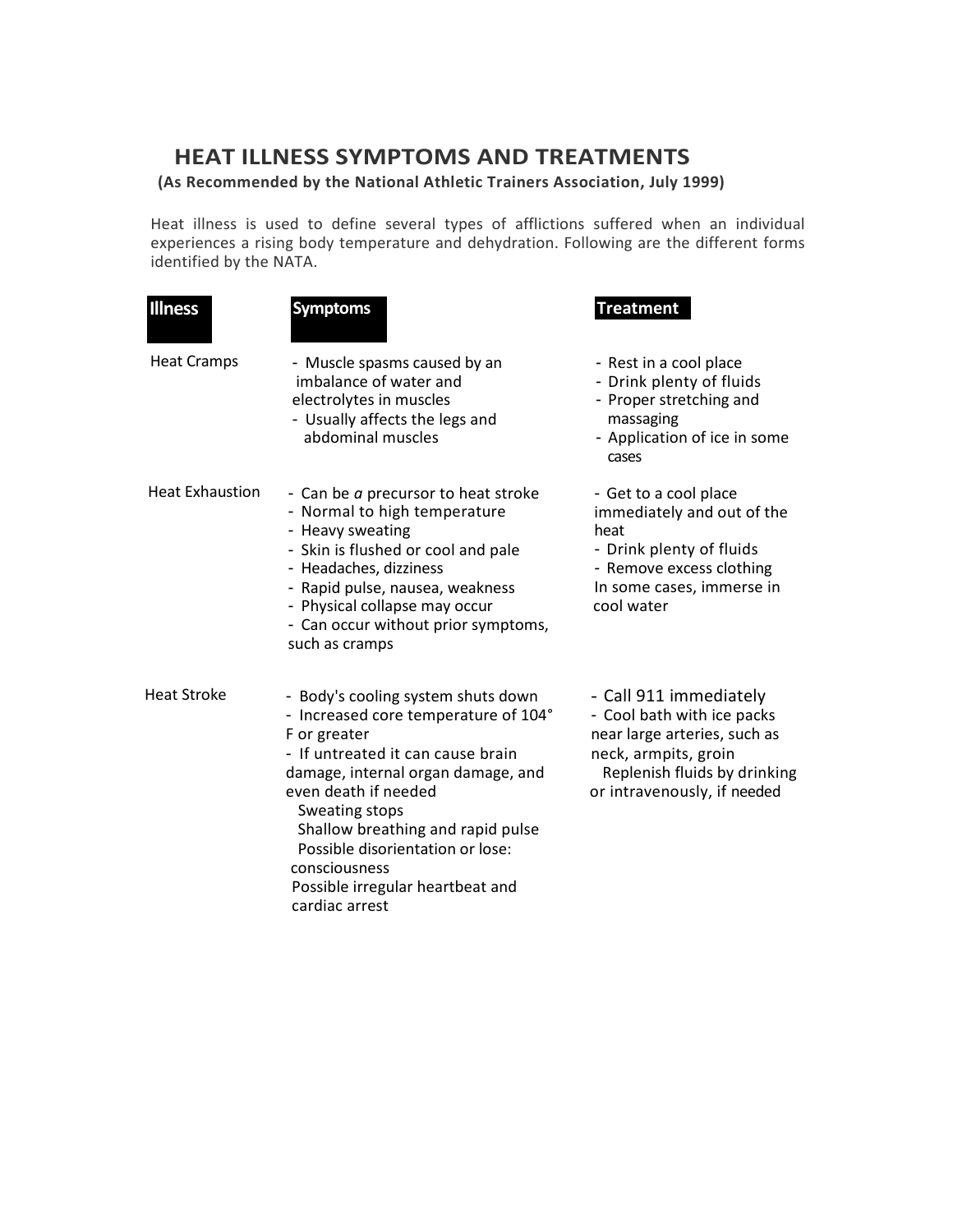# **FLUID REPLACEMENT**

(From the NATA)

| Weight Lost During Workout                    | <b>Fluid Amount Needed To Refuel</b>          |
|-----------------------------------------------|-----------------------------------------------|
| 2 pounds                                      | 32 oz. (4 cups or one sports drink bottle)    |
| 4 pounds 64 oz. (8 cups or two bottles)       | 4 pounds 64 oz. (8 cups or two bottles)       |
| 6 pounds 96 oz. (12 cups or three<br>bottles) | 6 pounds 96 oz. (12 cups or three<br>bottles) |
| 8 pounds 128 oz. (16 cups or four<br>bottles) | 8 pounds 128 oz. (16 cups or four<br>bottles) |

#### **GUIDELINES FOR HYDRATION DURING EXERCISE** (From the NATA)

- 1. Drink 16-24 oz. of fluid 1 to 2 hours before the workout or competition.
- 2. Drink 4-8 oz. of water or sports drink during every 20 minutes of exercise.

3. Drink before you feel thirsty. When you feel thirsty, you have already lost needed fluids.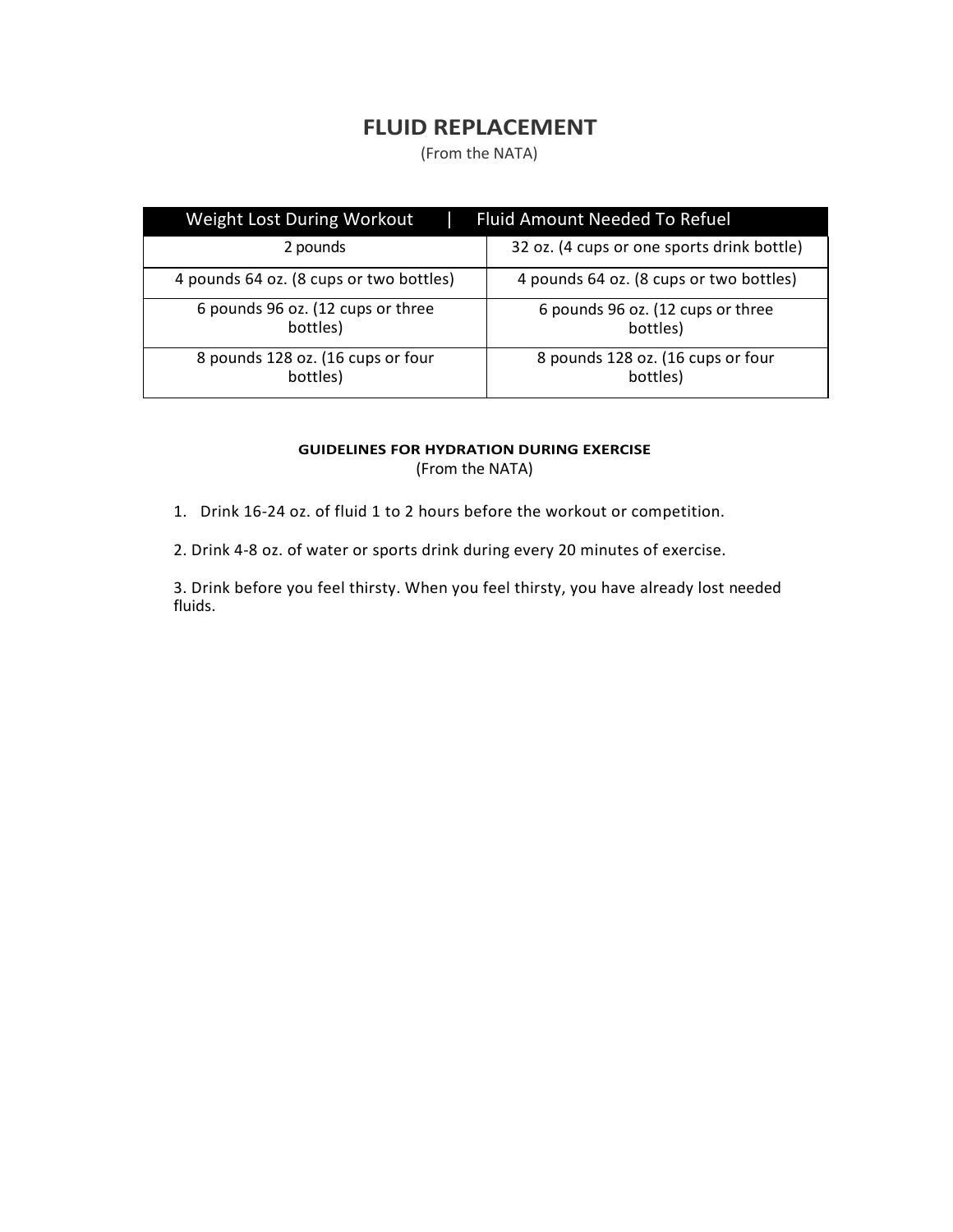

**WET BULB REPORTING CHART**

| WET BULB GLOBAL TEMPERATURE READING | <b>ACTIVITY GUIDELINES &amp; REST BREAK GUIDELINES</b>         |
|-------------------------------------|----------------------------------------------------------------|
| <b>UNDER 82.0</b>                   | Normal activities - Provide at least three separate rest       |
|                                     | breaks each hour of minimum duration of 3 minutes each         |
|                                     | during workout                                                 |
| 82.0 - 86.9                         | Use discretion for intense or prolonged exercise; watch at-    |
|                                     | risk players carefully; Provide at least three separate rest   |
|                                     | breaks each hour of a minimum of four minutes duration         |
|                                     | each.                                                          |
| $87.0 - 89.9$                       | Maximum practice time is two hours. For Football: players      |
|                                     | restricted to helmet, shoulder pads, and shorts during         |
|                                     | practice. All protective equipment must be removed for         |
|                                     | conditioning activities. For all sports: Provide at least four |
|                                     | separate rest breaks each hour of a minimum of four            |
|                                     | minutes each                                                   |
| $90.0 - 92.0$                       | Maximum length of practice is one hour, no protective          |
|                                     | equipment may be worn during practice and there may be         |
|                                     | no conditioning activities. There must be 20 minutes of rest   |
|                                     | breaks provided during the hour of practice.                   |
| <b>OVER 92</b>                      | No outdoor workouts; Cancel exercise; delay practices until    |
|                                     | a cooler WBGT reading occurs                                   |

**SCHOOL\_\_\_\_\_\_\_\_\_\_\_\_\_\_\_\_\_\_\_\_\_\_\_ACTIVITY\_\_\_\_\_\_\_\_\_\_\_\_RECORDER\_\_\_\_\_\_\_\_\_\_DATE\_\_\_\_\_**

| <b>TIME</b> | <b>F-WBT</b> | <b>ACTION TAKEN</b> |
|-------------|--------------|---------------------|
|             |              |                     |
|             |              |                     |
|             |              |                     |
|             |              |                     |
|             |              |                     |
|             |              |                     |
|             |              |                     |
|             |              |                     |
|             |              |                     |
|             |              |                     |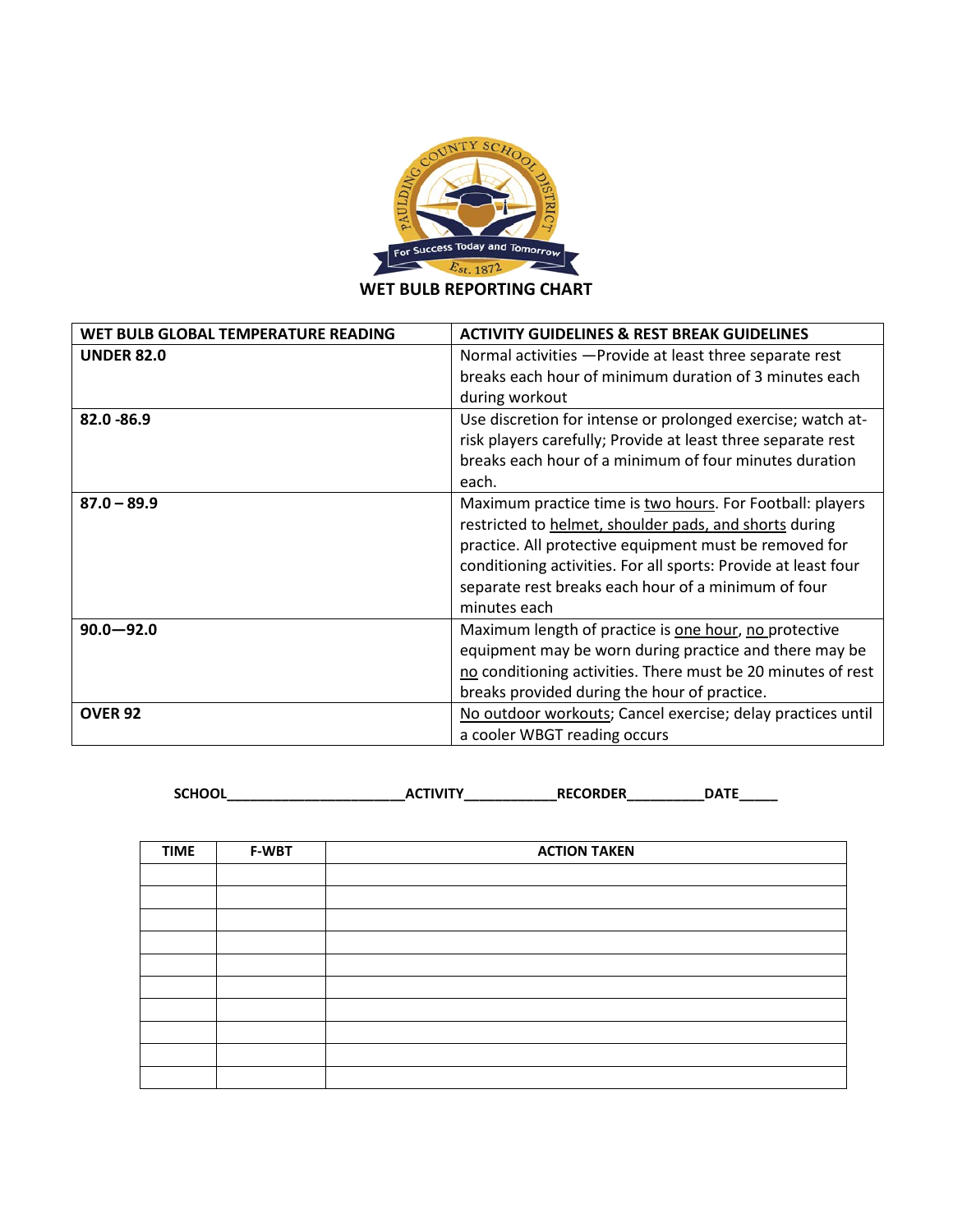# 3% Weight Loss Chart

|                | A          | B   | $\mathsf C$ | D   | E          | F          | G          | H   |            | J          |
|----------------|------------|-----|-------------|-----|------------|------------|------------|-----|------------|------------|
| 1              | <b>WGT</b> | 3%  | <b>WGT</b>  | 3%  | <b>WGT</b> | 3%         | <b>WGT</b> | 3%  | <b>WGT</b> | 3%         |
| $\overline{2}$ | 125        | 121 | 176         | 171 | 227        | 220        | 278        | 270 | 329        | 319        |
| 3              | <u>126</u> | 122 | 177         | 172 | 228        | 221        | 279        | 271 | 330        | 320        |
| 4              | 127        | 123 | 178         | 173 | 229        | 222        | 280        | 272 | 331        | <u>321</u> |
| 5              | 128        | 124 | 179         | 174 | 230        | 223        | 281        | 273 | 332        | 322        |
| 6              | 129        | 125 | 180         | 175 | 231        | 224        | 282        | 274 | 333        | 323        |
| 7              | 130        | 126 | 181         | 176 | 232        | 225        | 283        | 275 | 334        | 324        |
| 8              | 131        | 127 | 182         | 177 | 233        | 226        | 284        | 275 | 335        | 325        |
| 9              | 132        | 128 | 183         | 178 | 234        | 227        | 285        | 276 | 336        | 326        |
| 10             | 133        | 129 | 184         | 178 | 235        | 228        | 286        | 277 | 337        | 327        |
| 11             | 134        | 130 | 185         | 179 | 236        | 229        | 287        | 278 | 338        | 328        |
| 12             | 135        | 131 | 186         | 180 | 237        | 230        | 288        | 279 | 339        | 329        |
| 13             | 136        | 132 | 187         | 181 | 238        | 231        | 289        | 280 | 340        | 330        |
| 14             | 137        | 133 | 188         | 182 | 239        | 232        | 290        | 281 | 341        | 331        |
| 15             | 138        | 134 | 189         | 183 | 240        | 233        | 291        | 282 | 342        | 332        |
| 16             | 139        | 135 | 190         | 184 | 241        | 234        | 292        | 283 | 343        | 333        |
| 17             | 140        | 136 | 191         | 185 | 242        | 235        | 293        | 284 | 344        | 334        |
| 18             | 141        | 137 | 192         | 186 | 243        | 236        | 294        | 285 | 345        | 335        |
| 19             | 142        | 138 | 193         | 187 | 244        | 237        | 295        | 286 | 346        | 336        |
| 20             | 143        | 139 | 194         | 188 | 245        | 238        | 296        | 287 | 347        | 337        |
| 21             | 144        | 140 | 195         | 189 | 246        | 239        | 297        | 288 | 348        | 338        |
| 22             | 145        | 141 | 196         | 190 | 247        | 240        | 298        | 289 | 349        | 339        |
| 23             | 146        | 142 | 197         | 191 | 248        | 241        | 299        | 290 | 350        | 340        |
| 24             | 147        | 143 | 198         | 192 | 249        | 242        | 300        | 291 | 351        | 340        |
| 25             | 148        | 144 | 199         | 193 | 250        | 243        | 301        | 292 | 352        | 341        |
| 26             | 149        | 145 | 200         | 194 | 251        | 243        | 302        | 293 | 353        | 342        |
| 27             | 150        | 146 | 201         | 195 | 252        | 244        | 303        | 294 | 354        | 343        |
| <u>28</u>      | 151        | 146 | 202         | 196 | 253        | 245        | 304        | 295 | 355        | 344        |
| <u>29</u>      | 152        | 147 | 203         | 197 | 254        | 246        | 305        | 296 | 356        | 345        |
| 30             | 153        | 148 | 204         | 198 | 255        | 247        | 306        | 297 | 357        | 346        |
| 31             | 154        | 149 | 205         | 199 | 256        | 248        | 307        | 298 | 358        | 347        |
| 32             | 155        | 150 | 206         | 200 | 257        | 249        | 308        | 299 | 359        | 348        |
| 33             | 156        | 151 | 207         | 201 | 258        | 250        | 309        | 300 | 360        | 349        |
| 34             | 157        | 152 | 208         | 202 | 259        | 251        | 310        | 301 | 361        | 350        |
| 35             | 189        | 183 | 209         | 203 | 260        | 252        | 311        | 302 | 362        | 351        |
| 36             | 159        | 154 | 210         | 204 | 261        | 253        | 312        | 303 | 363        | 352        |
| 37             | 160        | 155 | 211         | 205 | 262        | 254        | 313        | 304 | 364        | 353        |
| 38             | 161        | 156 | 212         | 206 | 263        | 255        | 314        | 305 | 365        | 354        |
| <u>39</u>      | 162        | 157 | 213         | 207 | 264        | 256        | 315        | 306 | 366        | 355        |
| 40             | 163        | 158 | 214         | 208 | 265        | <u>257</u> | 316        | 307 | 367        | 356        |
| 41             | 164        | 159 | 215         | 209 | 266        | 258        | 317        | 307 | 368        | 357        |
| 42             | 165        | 160 | 216         | 210 | 267        | 259        | 318        | 308 | 369        | 358        |
| 43             | 166        | 161 | 217         | 210 | 268        | 260        | 319        | 309 | 370        | 359        |
| 44             | 167        | 162 | 218         | 211 | 269        | 261        | 320        | 310 | 371        | 360        |